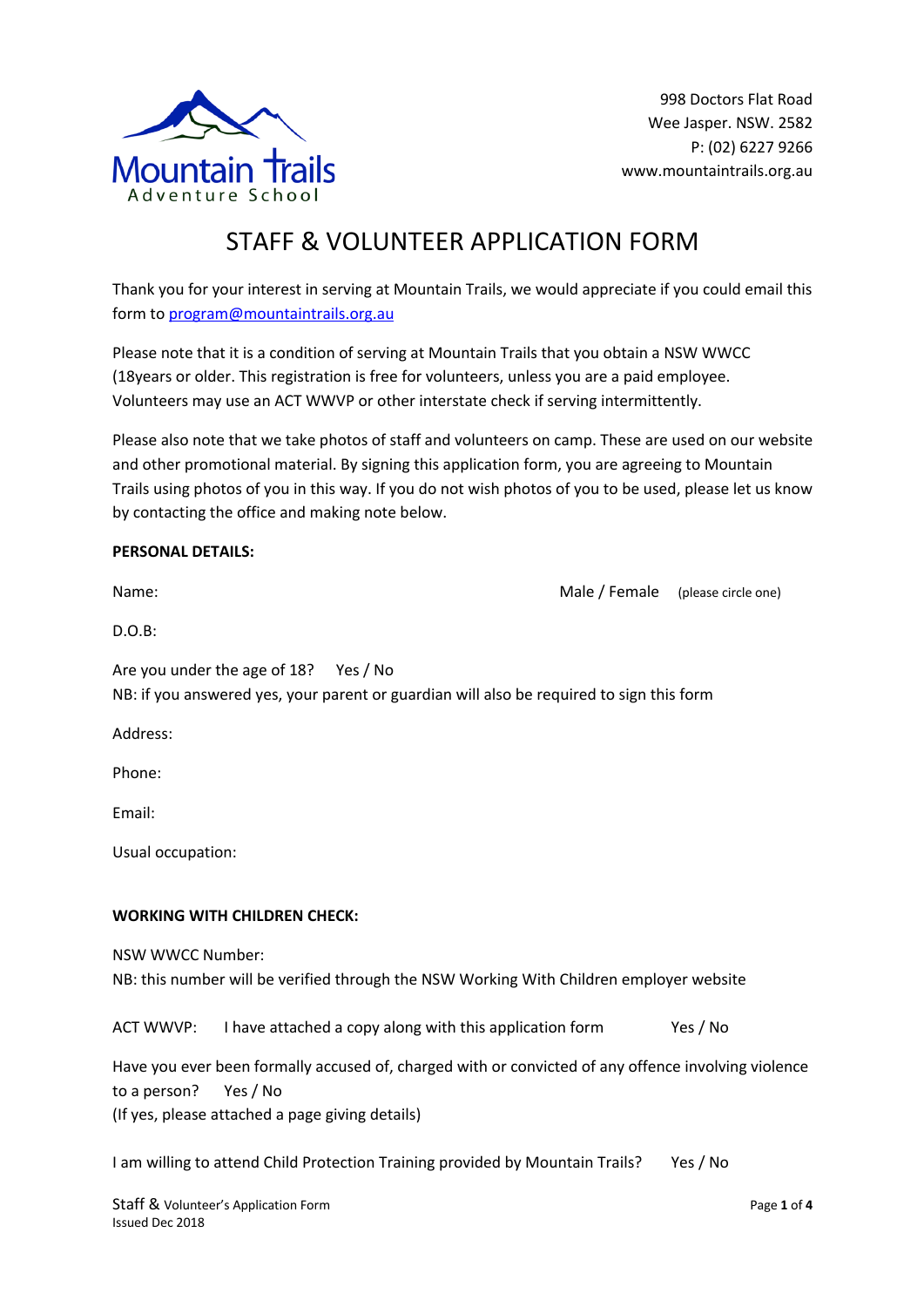## **EMERGENCY CONTACT DETAILS:**

Name: Name: Relationship to you:

Address:

Phone:

## **REFEREES:**

1. Your Pastor or other church leader

Name:

Phone:

Email:

2. Referee who has observed you interacting with children and young people NB: this person is not to be a family member and possibly known you two years or more

Name:

Phone:

Email:

## **HEALTH / MEDICAL**

Medicare Number:

Position on card: Expiry Date:

Do you have any dietary requirements or allergies? Yes / No (If yes, please be specific)

Do you have any medical condition which Mountain Trails should be aware of? Yes / No (If yes, please be specific)

#### **Risk Recognition**

By signing this application form, I understand Mountain Trails will exercise all care; these programs carry some risk and can result in occasional injuries.

In the event of illness or injury, I authorise Mountain Trails Staff to seek any medical attention that is deemed necessary on my behalf, and that I will be responsible for the costs.

I understand Mountain Trails programs can include horse riding, dirt bikes, mountain bikes, bush walking, campfires, bush cooking, abseiling, caving, archery, swimming, whip cracking, high & low ropes and flying fox.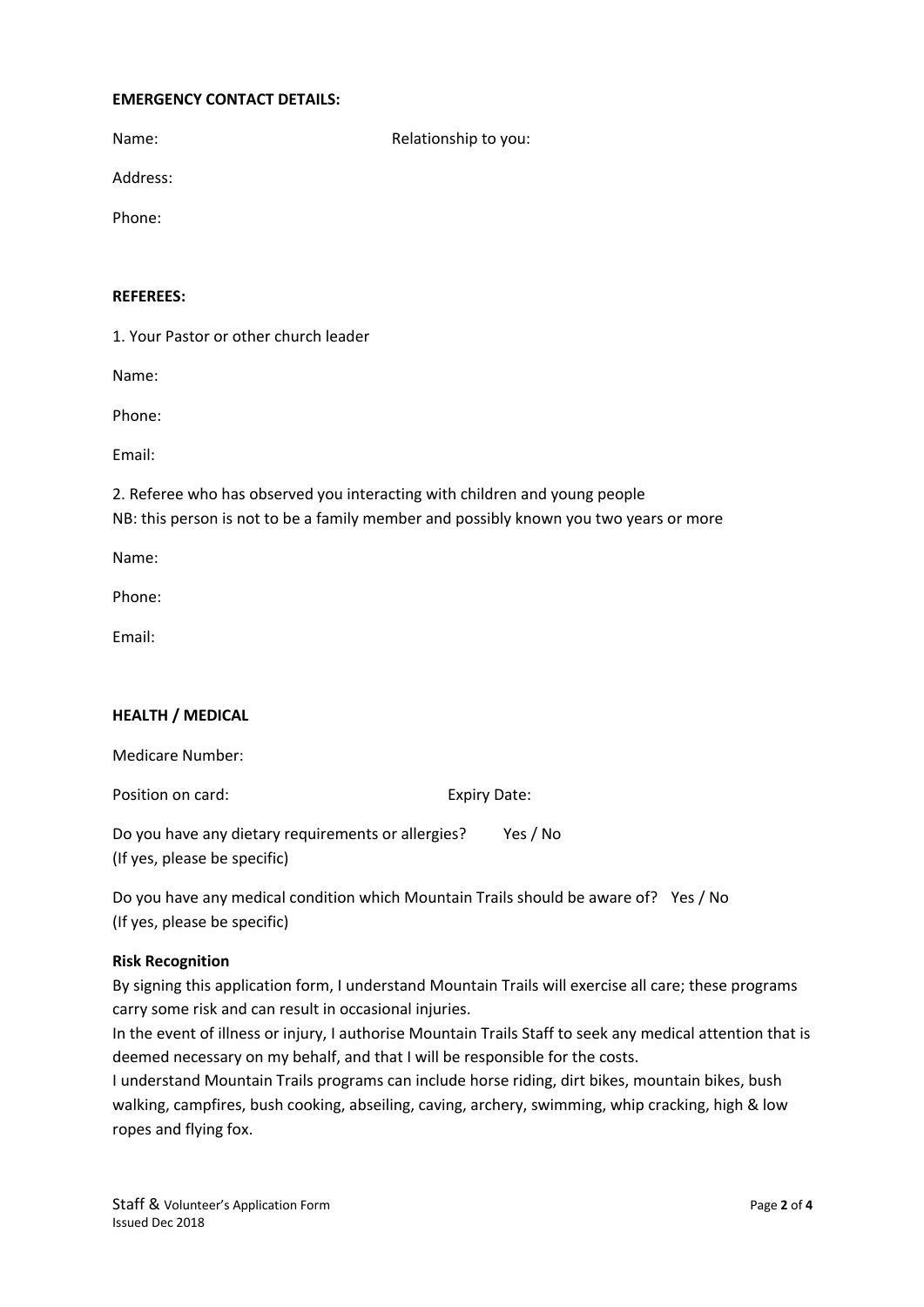#### **MINISTRY QUESTIONS:**

- 1. How did you become a Christian?
- 2. At what fellowship do you usually worship?
	- Name: Denomination: Address: Senior Minister:
- 3. What gifts and talents can you bring to the team?

4. What experience / qualifications do you have working with children and young people or in the Outdoor Education sector e.g. bronze medallion?

5. Do you hold a drivers' licence? Yes / No What level? Can you drive a manual?

Please attach copies of all qualifications.

## **COMMITMENT TO MOUNTAIN TRAILS**

I understand that being a member of the Mountain Trails' Volunteer team involves a commitment and faithfulness to:

- a) The aims of Mountain Trails (see appendix A), Statement of Faith (see appendix B) and a loyalty, to its ministry through its leaders
- b) Jesus Christ, personally and through a local church body;
- c) A life and behaviour that honours God, both when I am at Mountain Trails and wherever.
- d) I am free of addictions.

If I am unable to fulfil these commitments, I understand to notify the leadership of Mountain Trails

| Name:                                |                                                     | Date:                  |             |
|--------------------------------------|-----------------------------------------------------|------------------------|-------------|
| Signature:                           |                                                     |                        |             |
|                                      | If under the age of 18, parent or guardian to sign: |                        |             |
| Name:                                |                                                     | Date:                  |             |
| Signature:                           |                                                     |                        |             |
| <b>OFFICE USE ONLY:</b>              |                                                     |                        |             |
|                                      | Referees' contacted: Referee No. 1 Yes / No         | Referee No. 2 Yes / No |             |
| Comments?                            |                                                     |                        |             |
| <b>WWC Register check:</b><br>Date:  | Checked by:                                         | Expiry date:           |             |
| Staff & Volunteer's Application Form |                                                     |                        | Page 3 of 4 |